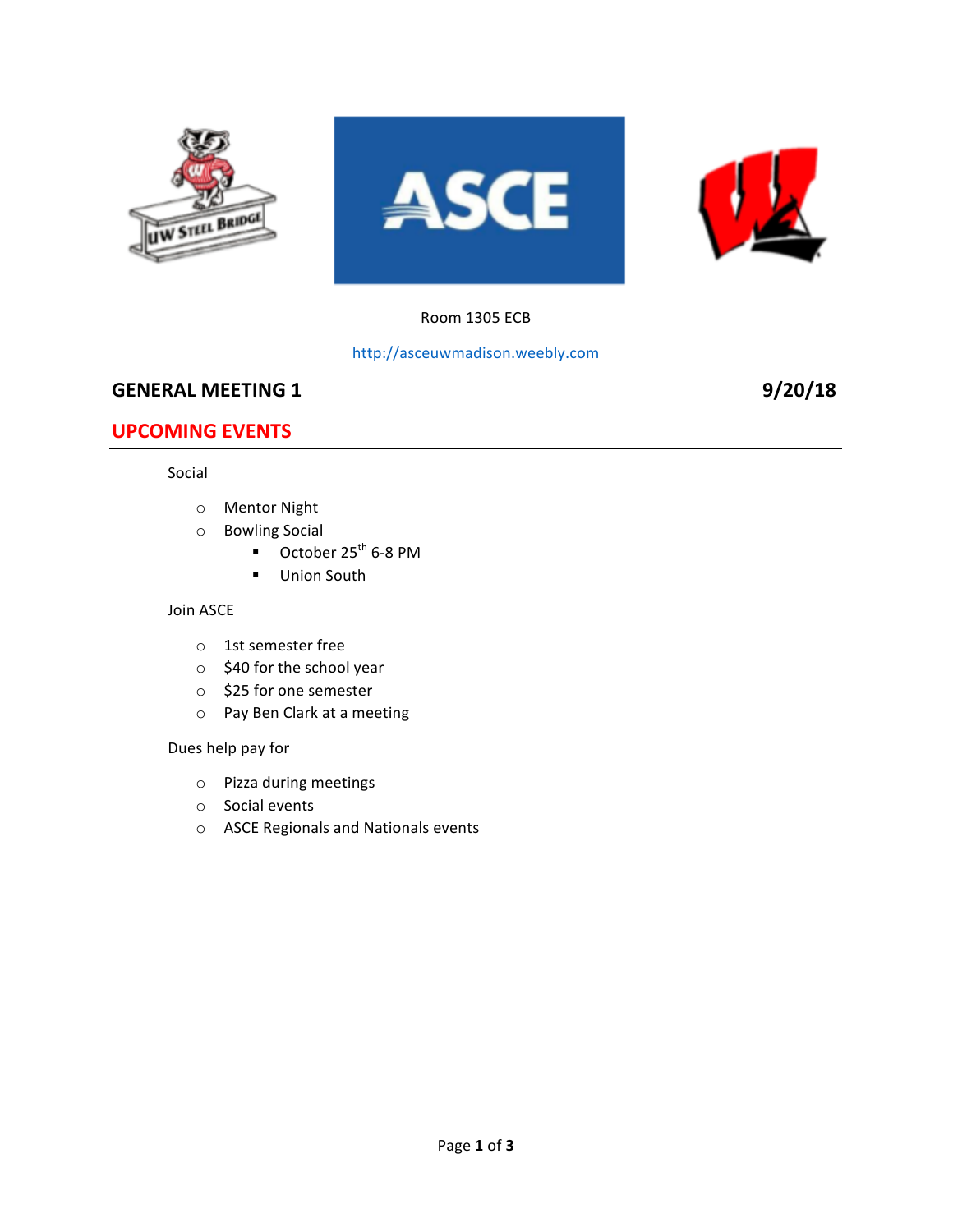# **UPCOMING ACTIVITIES**

Kimberly Horn info session

 $\circ$  September 24 @ 7 pm

LEED Training

- o October 1st @ 6-10 PM
- o School of Human Ecology
- o See email to register

### **FUNDRAISING**

**Nitty Cup Night** 

- $\circ$  October 11<sup>th</sup>
- $\circ$  \$5 cup for deals
- $\circ$  Do not need to be 21 to help sell cups
- $\circ$  Huge fundraiser for the club

#### Apparel

 $\circ$  Leaning towards jacket. Will need more interest to make feasible

# **OUTREACH**

Adopt-a-Highway

o Young Leaders Group

Habitat for Humanity

o Doodle poll for Friday Build

Wisconsin Science Festival

### **REGIONALS 2020**

Signup sheet